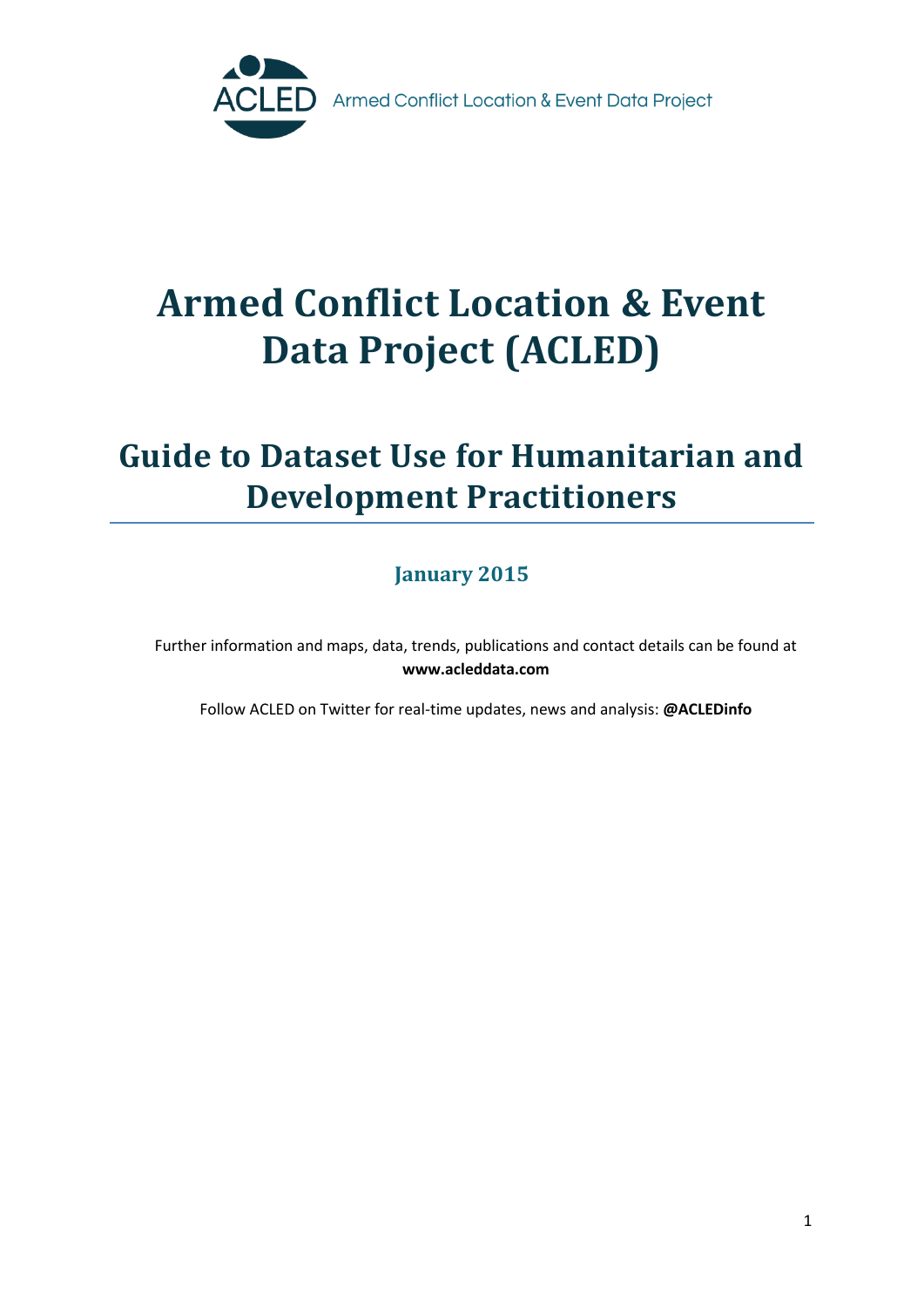

### **Introduction**

The Armed Conflict Location & Event Data Project (ACLED) is a publicly available conflict event dataset designed for disaggregated conflict analysis and crisis mapping. This dataset contains information on the dates and locations of all reported political violence events in over 50 developing countries, with a focus on Africa. The data is drawn from news reports, publications by civil society and human rights organisations, and security updates from international organisations.

An estimated 1.5 billion people worldwide live in conflictaffected countries where repeated cycles of political and organised violence hinder development, reduce human security, and result in massive humanitarian suffering (World Bank, 2011). A core challenge for the design, targeting, delivery and assessment of efficient, effective,

#### **Terminology:**

**Political violence** refers to any act involving force or aggression, carried out with the purpose of pursuing a political agenda.

**Events** refer to the individual incidents which make up periods of instability and war: discrete battles, attacks on civilians, riots and protests are coded individually to provide information on the overall level of conflict occurring at a given time in a location.

high-quality humanitarian operations in conflict-affected contexts is the absence of, and access to, reliable, timely and accessible data on political violence which is comparable across time periods and geographic contexts.

The ACLED dataset can be used to inform evidence-based decision making by humanitarian and development practitioners, whether in the field, or developing medium- to long-term policy and planning. All humanitarian contexts and complex emergencies are situations of acute need. In deciding where, how and when to allocate resources, ACLED can help practitioners and policy makers:

- Design appropriate, effective and high-quality programmes.
- Identify drivers of conflict for effective peace-building and conflict mitigation.
- Inform assessments of project efficacy and impact, and identify additional variables (including conflict levels and limitations on access) which might affect programme performance.
- Make informed decisions about risk levels to beneficiaries, staff, and logistical procedures in volatile conflict contexts.

This short guide provides an introduction to the structure of the dataset, key terminology used, potential uses by humanitarian and development practitioners, and answers to frequently asked questions.

Supporting documentation, including the project Codebook (detailing the data collection and recording process), a general user guide, and working papers which explore sources and methodology in greater detail are all available online a[t http://www.acleddata.com/.](http://www.acleddata.com/)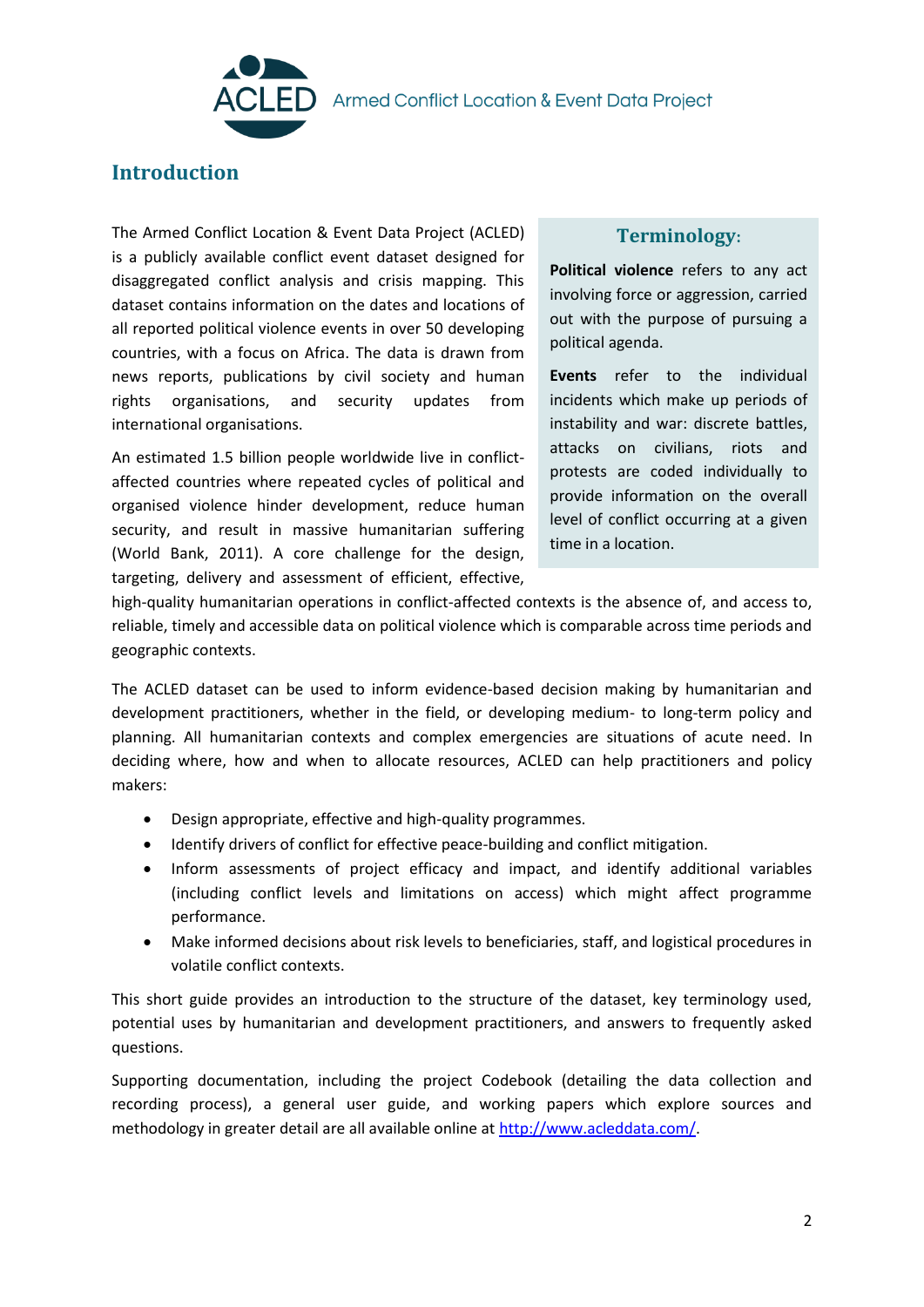

### **The ACLED Dataset**

The Armed Conflict Location & Event Dataset (ACLED) is a publicly available conflict event dataset designed for disaggregated conflict analysis and crisis mapping. This dataset contains information on the dates and locations of all reported political violence events in over 50 developing countries, with a focus on Africa.

This section provides a brief overview of the data structure and components. For more detailed information, please consult the ACLED Codebook, which contains full descriptions of coding practices, procedures, and ACLED definitions, available online at [http://www.acleddata.com/data/.](http://www.acleddata.com/data/)

The ACLED dataset is made up of thousands of individual data points, each referring to an individual event (a battle, an attack, a riot, etc.). Each event contains the following information:

- The date the day on which the event took place;
- **The type of violence** what kind of violence (as detailed below) was involved;
- **The actors involved** violent actors identified by group name or type (for example, the LRA or Protesters);
- **The type of group** actors identified by a numeric code, indicating whether the actors are part of state forces (military or police), rebels, militias, communal/ethnic militias, etc.
- The country the state in which the event took place;
- **The location**  several columns detailing the administrative zone and town / village location at which the event took place;
- **Latitude and longitude coordinates** the georeference for the individual event;
- **The source of the report** the source in which the description of the event was found;
- **Event notes –** a brief description of the event;
- **Fatalities –** the reported number of fatalities

#### **Data Structure:**

The most important categories for most users of the dataset are:

**The date** – which allows users to specify a timeframe for their analysis (for example, in the last 12 months; in the last calendar year; since the start date of a peacebuilding project);

**The type of violence – which allows** users to focus on particular modalities of violence (for example, on civilian targeting in a conflict zone, or on battles between armed groups); and

**The location** – which allows users to identify sub-national areas (regions, districts and towns/villages) where conflict occurs, so programming and practice can be designed or adjusted in response.

ACLED distinguishes between different types of violence to allow users to distinguish between different dynamics of conflict. Not all researchers are interested in the full range of political violence which occurs in many countries. Some focus only on violence against civilians; others are concerned with battles between combatants.

The various types of violence categories in ACLED are detailed below:

 **Battle-No change of territory** – A fight between two violent armed groups where control of the contested location in which the fighting takes place does not change.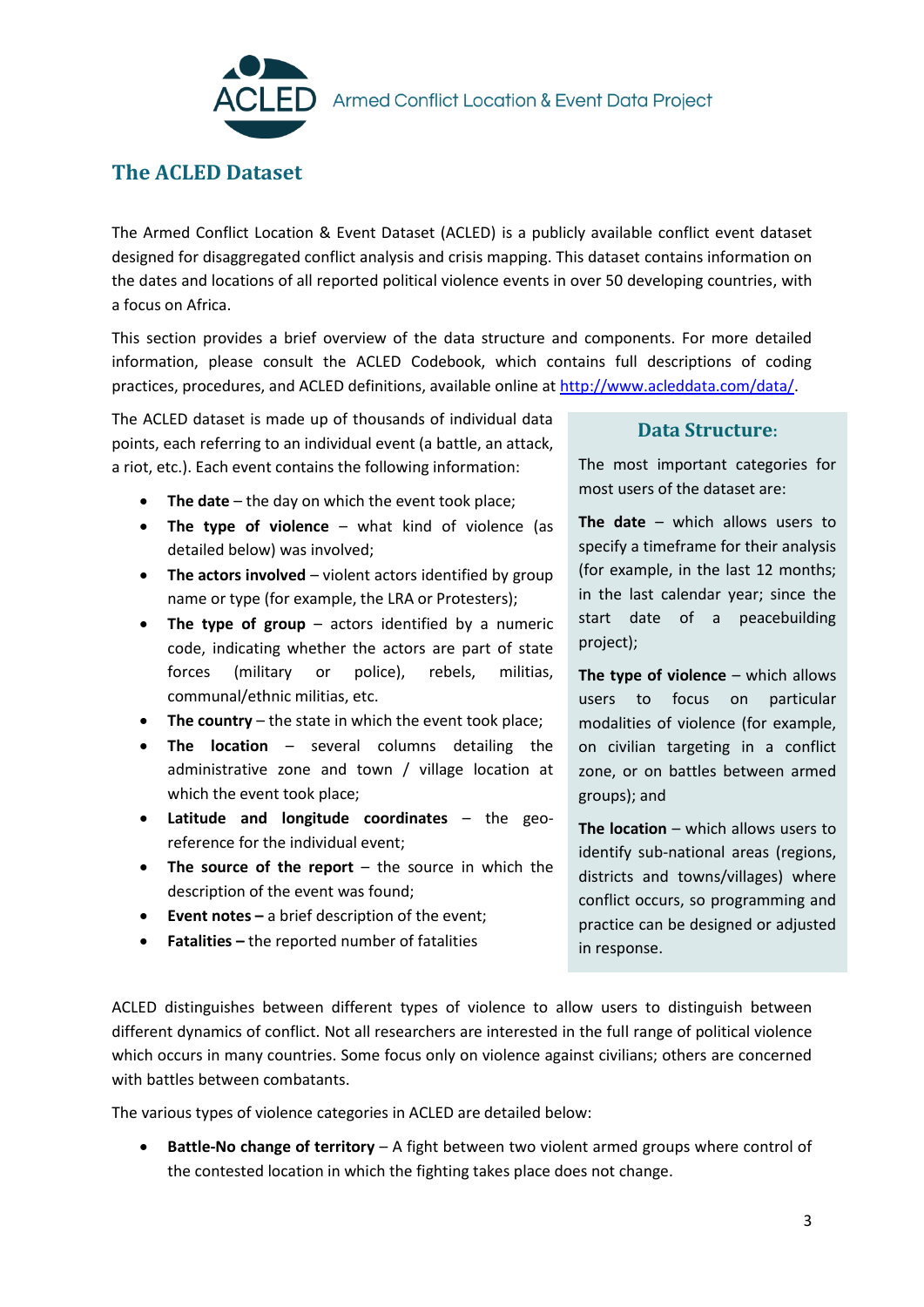

 $\textsf{E}\mathsf{D}\;$  Armed Conflict Location & Event Data Project

- **Battle-Non-state actors overtake territory A fight** where non-state actors, such as rebels, win control of the location in which fighting takes place.
- **Battle-Government regains territory** A fight in which the government regains control of the location in which fighting takes place from another group.
- **Riots/Protests**  Protest describes a demonstration against a government institution or policy in which the participants are not violent. Riot describes a violent form of protest, or a spontaneous, disorganised act of violence against property or people by a mob.
- **Violence against civilians**  An attack in which any armed / violent group targets unarmed civilians / non-combatants.
- **Remote violence**  Remote violence describes an attack in which the perpetrators are spatially removed from the target of the attack. Examples include IEDs, drone activity, air strikes and mortar

#### **Data Analysis:**

Data analysis allows users to collapse or group categories according to their research requirements. For example, when constructing a pivot table, it is possible to group the various **Battle**  categories into a single event type, rather than differentiate between them.

It is also possible to exclude some event types from analysis, for example, leaving out all non-violent activity (**Headquarters or base established; Non-violent activity by a conflict actor;** and **Non-violent transfer of territory**).

attacks. Remote violence can be against people or infrastructure and so the category is still applied when an attack does not result in casualties.

There are also a small number of non-violent conflict event types in the ACLED dataset, which do not involve actual violence, but are included because to capture pivot events or critical junctures which are relevant to the wider conflict. These include:

- **Headquarters or base established** A violent actor establishes a permanent or semipermanent base or headquarters in a territory.
- Non-violent activity by a conflict actor Activity by a conflict actor that does not involve fighting but is within the context of a war / unrest, for example, recruitment drives, troop movement, or participation in peace talks. This category can also refer to failed attempts of remote violence, for example, the disarming and defusing of improvised explosive devices by security forces.
- **Non-violent transfer of territory –** When territorial control is transferred from one group to another without violence or force being used, for example, by a group withdrawing without fighting.

The most recent version of the ACLED dataset (Version 5) covers all political violence in Africa, from January 1997 – December 2014. It is available online at [http://www.acleddata.com/data/version-5](http://www.acleddata.com/data/version-5-data-1997-2014/) [data-1997-2014/.](http://www.acleddata.com/data/version-5-data-1997-2014/) Earlier versions of the dataset (Versions 1, 2, 3 and 4) contained data on Africa from 1997 to 2010, 2011, 2012 and 2014, in addition to short periods of coverage for regions outside Africa. These are available online at [http://www.acleddata.com/data/versions-1-4-data-1997-2013/.](http://www.acleddata.com/data/versions-1-4-data-1997-2013/)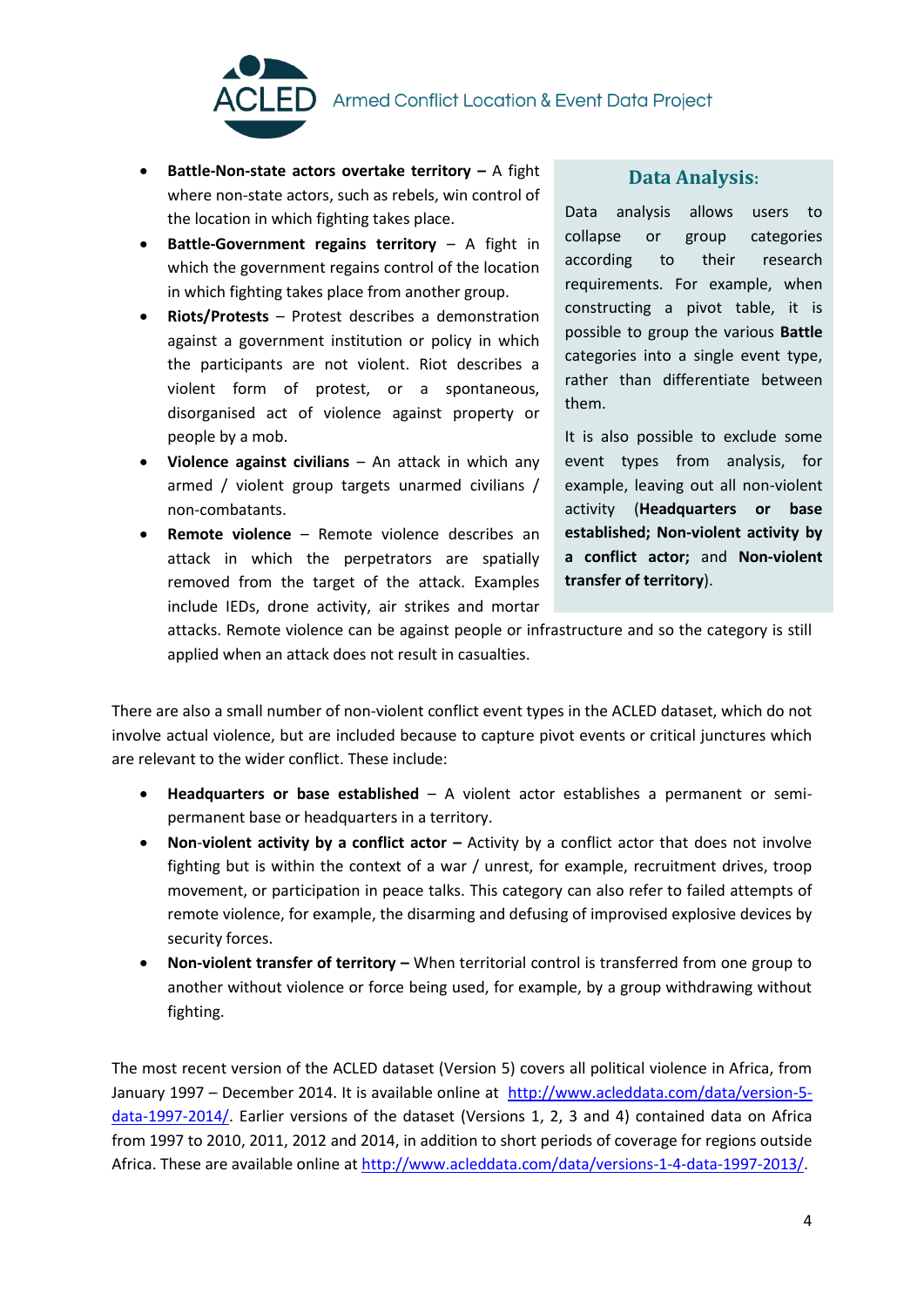

### ACLED Armed Conflict Location & Event Data Project

In addition to the published datasets which cover full years, ACLED produces updated data on political violence in Africa in 2015 every week. This data is published every Monday and is available at [http://www.acleddata.com/data/realtime-data-2015/.](http://www.acleddata.com/data/realtime-data-2015/)

Alternatively, data updates and other ACLED resources can be sent through our distribution list. A sign-up form for email alerts is available on our website at [http://www.acleddata.com/contact/email-alerts/.](http://www.acleddata.com/contact/email-alerts/)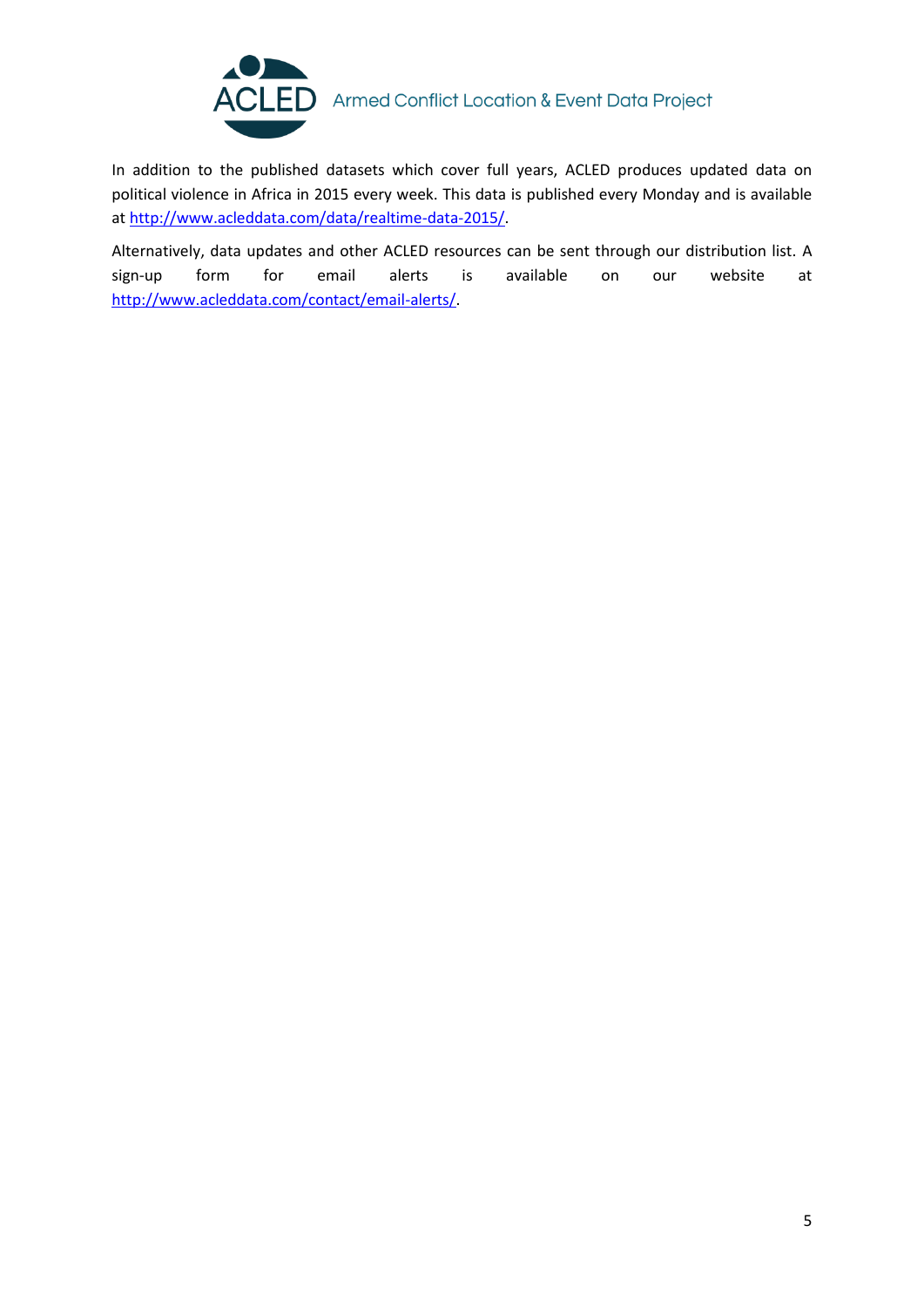

### **How can ACLED data be used?**

ACLED data has been used extensively in academic research of conflict, civil war, peacebuilding and development. It is also a valuable resource for humanitarian and development practitioners, and can help inform evidence-based decision-making in the design, implementation and delivery of programming in fragile and conflict-affected contexts.

Humanitarian decision-making in other sectors is informed by data such as statistics on vulnerable populations' health and nutrition status, displacement and migration patterns, and more. The provision of accessible data on conflict patterns, levels and dynamics is an important part of designing, implementing and delivering high-quality, effective humanitarian and development assistance.

ACLED delivers reliable, real-time and accessible data on conflict patterns, levels and locations. All humanitarian contexts and complex emergencies are situations of acute need. In deciding where, how and when to allocate resources, ACLED can help practitioners and policy makers:

 **Design appropriate, effective and high-quality programmes.** For example, by determining where conflict is concentrated; where hotspots of need or gaps in coverage are; and where are civilians or non-combatants being targeted (*see* Figure 1).



**Figure 1: Conflict Events by Violence Type, Somalia, January - April 2013.**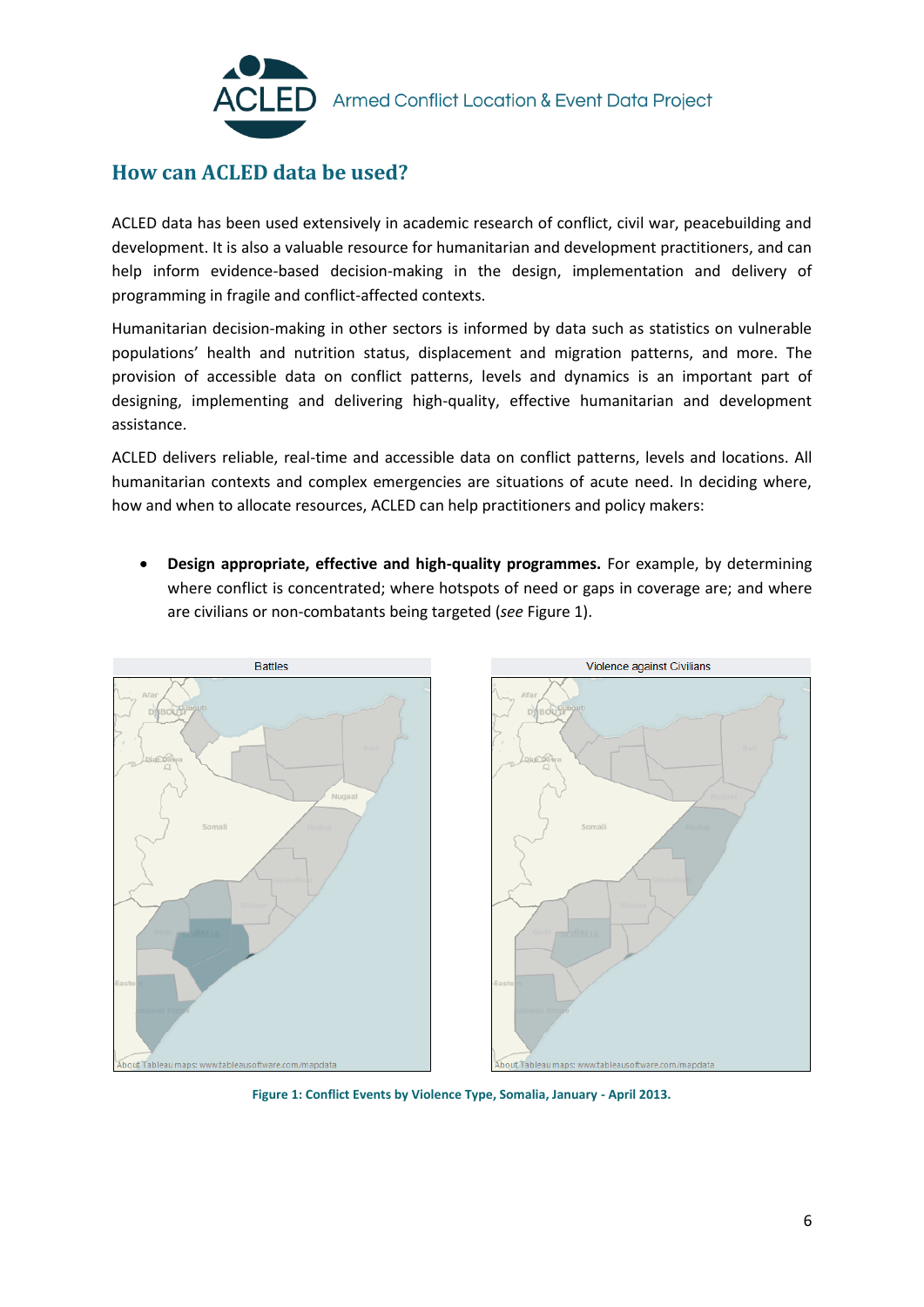

The data can also be used to identify areas where conflict is increasing or decreasing sharply (*see* Figure 2).



**Figure 2: Conflict Events by Country, January 2013 - July 2013.**

 **Identify drivers of conflict for effective peace**-**building and conflict mitigation.** For example, by determining whether violence is centred around resource deposits, border lands, contested areas, zones of higher or lower poverty, or areas of particular livelihood strategies or vulnerabilities (*see* Figure 3).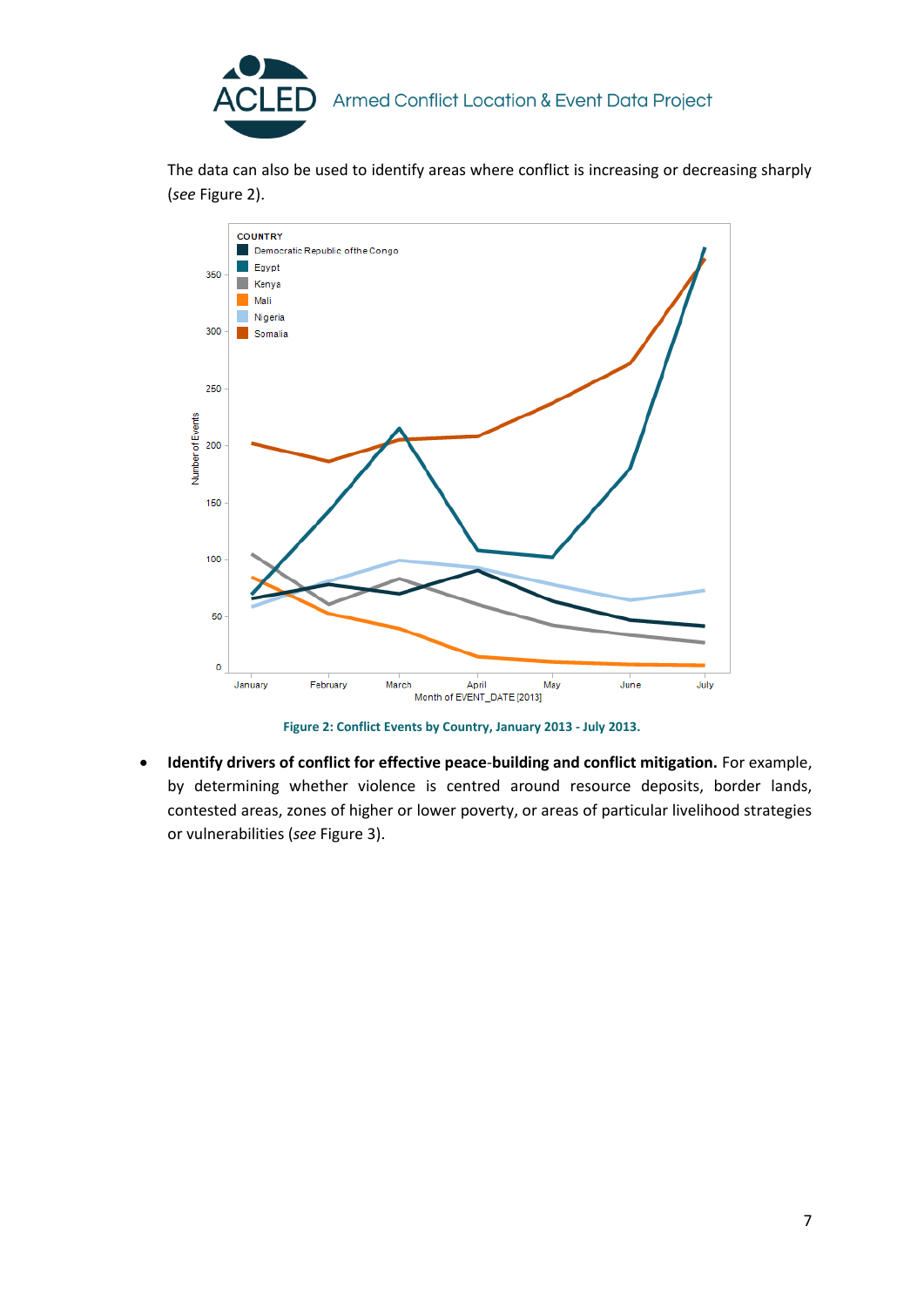

Alternatively, ACLED can also be used to identify which actors are most active within a given conflict, and give insight into an actor's preferred targets and their methods of attack (*see* Figure 4).



**Figure 4: Conflict Events Involving Boko Haram by Type, Nigeria, 2009 - 2014.**

 **Inform assessments of project efficacy and impact, and identify additional variables (including conflict levels and limitations on access) which might affect programme performance.** For example, by providing a baseline for violence levels before, during and after a project. Did conflict levels affect project delivery, access or efficacy?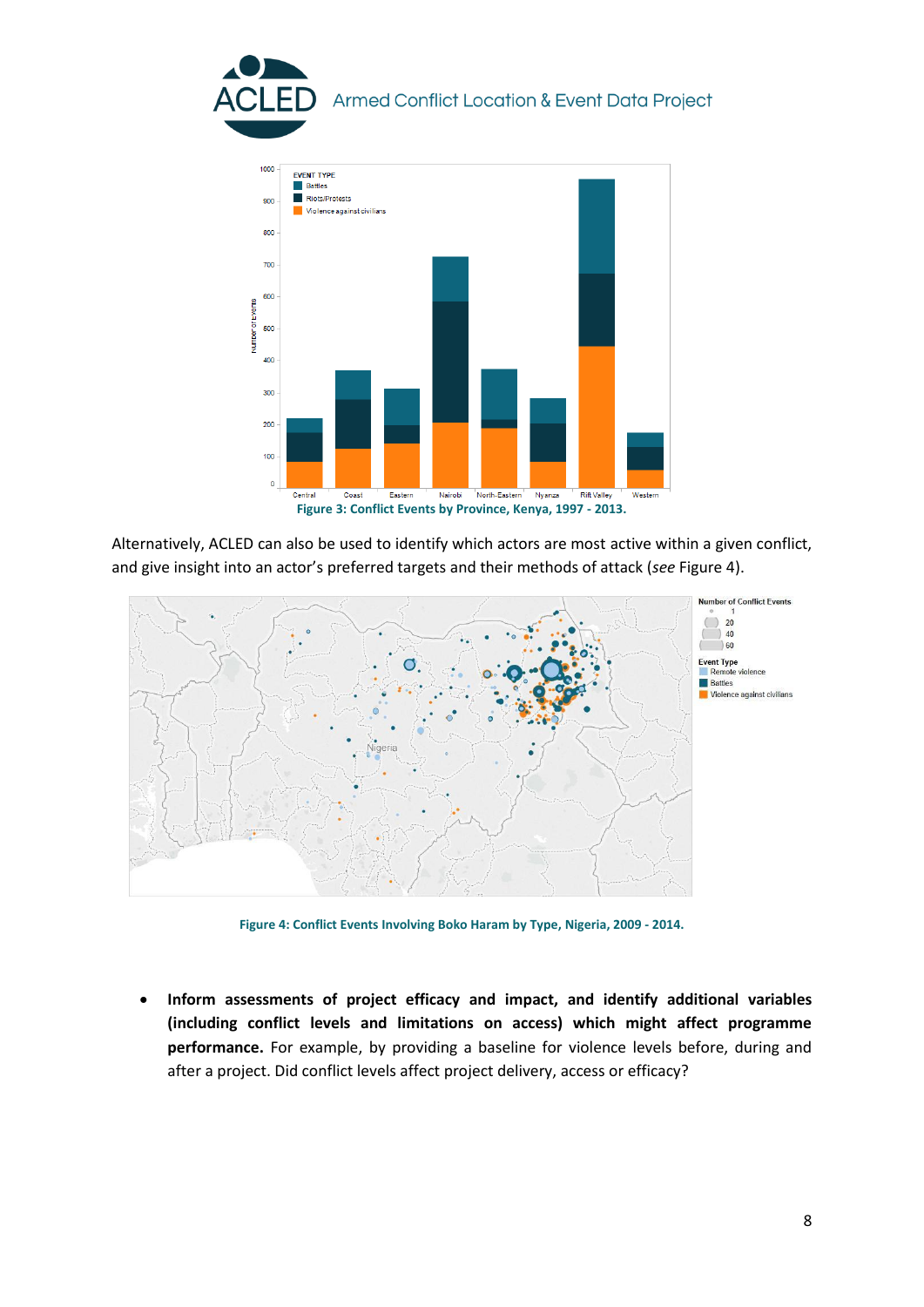

**Figure 5: Conflict Events by quarter-year, Mali, January 2011-June 2013.**

 **Make informed decisions about risk levels to beneficiaries, staff, and logistical procedures in volatile conflict contexts.** For example, by providing information on the frequency of attacks involving civilians or aid workers; and data on the level and nature of attacks in particular population centres, at particular sites, and in relation to areas of operation (*see*  Figure 6).



**Figure 6: Attacks on Civilians, West Africa and the Sahel, 2009 - 2014.**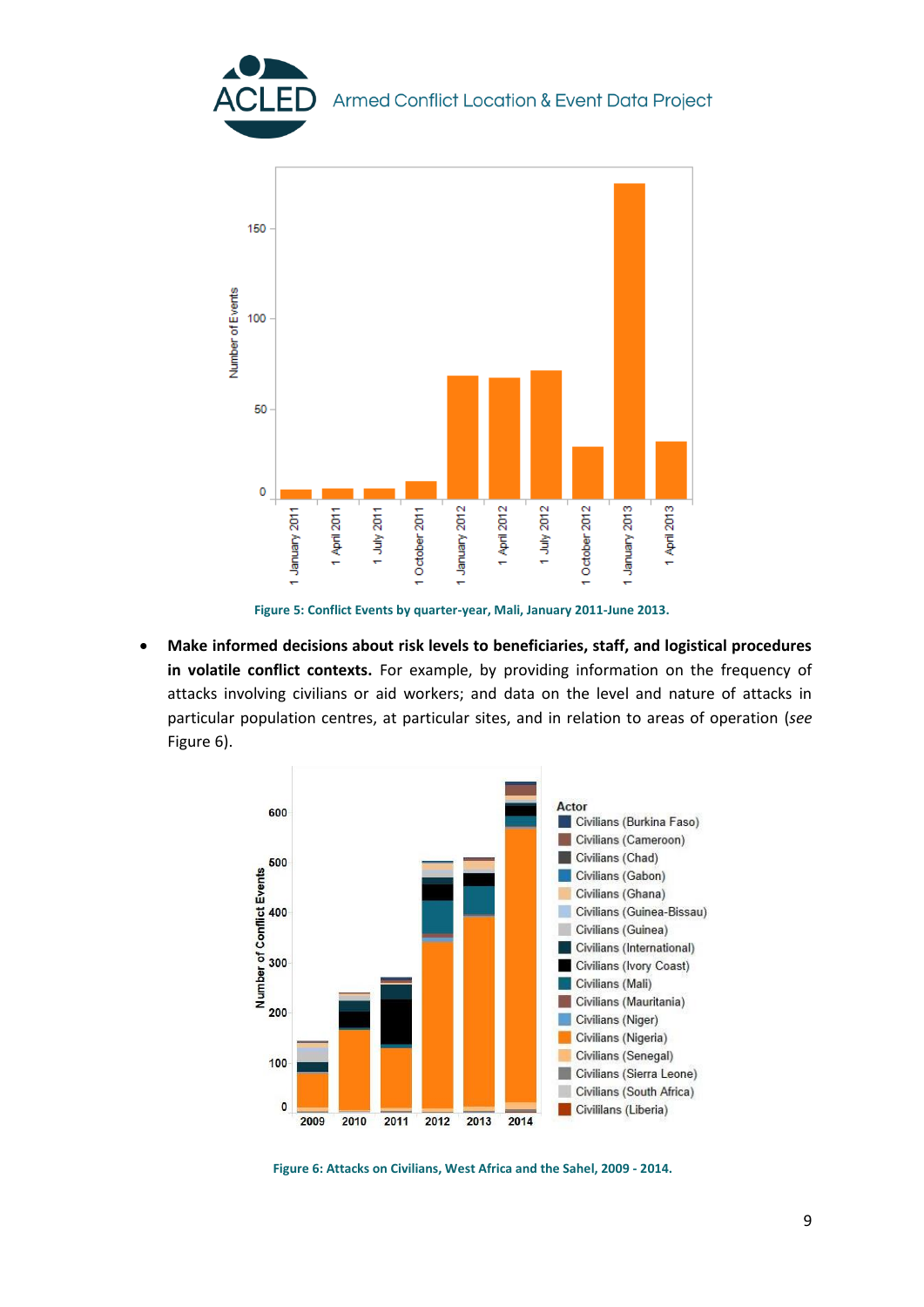

### **Additional ACLED Resources**

In addition to the full dataset, ACLED researchers produce the following resources which are useful for humanitarian and development practitioners:

- Monthly *Conflict Trends* reports, which detail levels, patterns and dynamics of violence in select African countries;
- **Country Profile** reports, which highlight historical and contemporary patterns of violence in country cases;
- **Working Paper** reports, which address thematic or methodological themes such as data collection, sources, particular group types, or types of violence.

All of the above are online at [http://www.acleddata.com/research-and-publications/.](http://www.acleddata.com/research-and-publications/) In addition, ACLED researchers produce customised conflict reports and research for a wide range of institutional, government and civil society practitioners active in the humanitarian, development and diplomacy communities. Please contact acledinfo@gmail.com for more information.